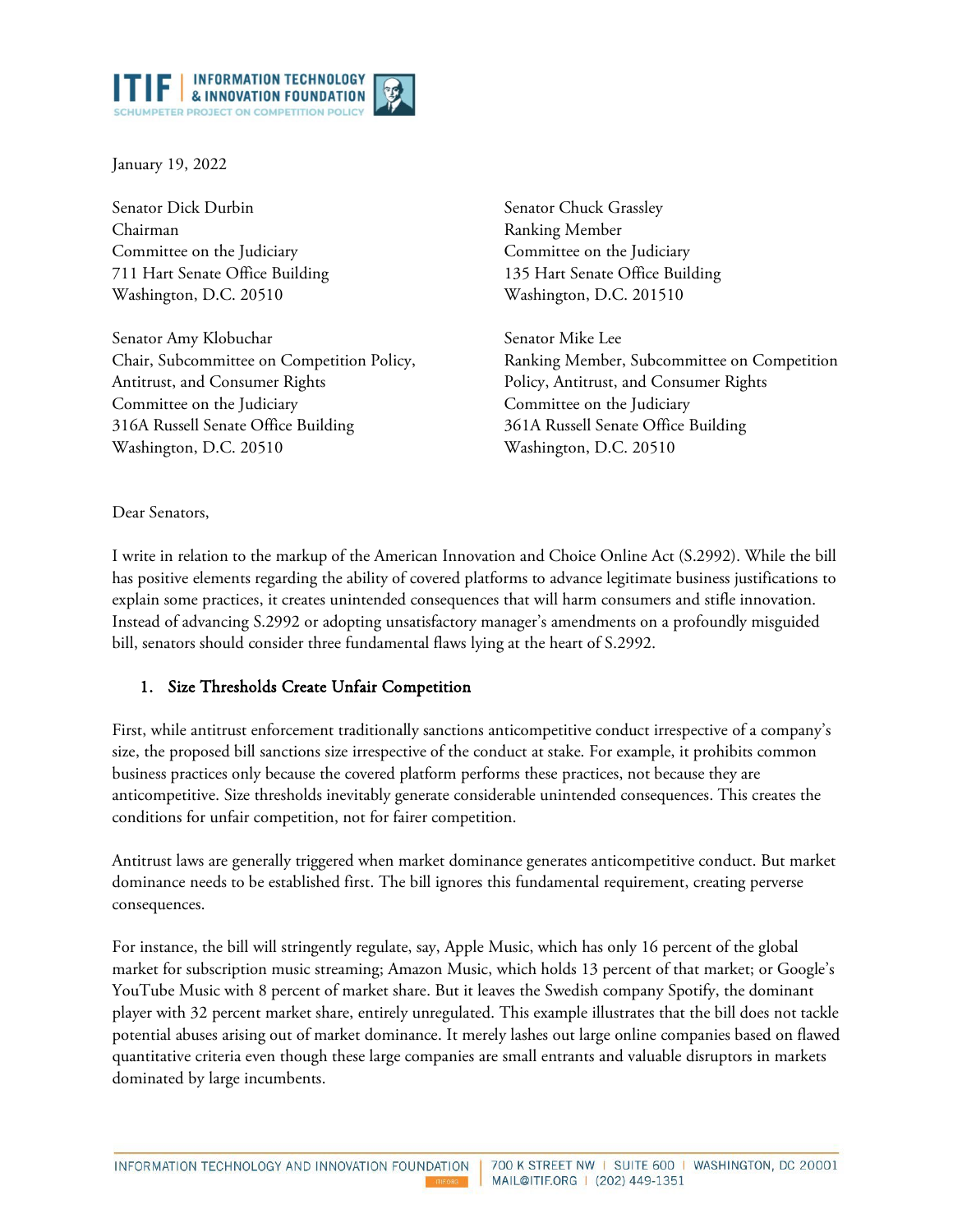Similar bizarre consequences could result from the bill's application to financial payments companies, which fiercely compete with incumbent financial institutions and banks to offer cheaper and better financial payments solutions. The bill may prevent Apple Pay, Google Pay, Amazon Pay, or Facebook Pay from competing against incumbents such as PayPal, American Express, Visa, MasterCard, and other significant banks nationally and internationally. The bill's distinction between rivals does not foster fair competition. It underpins unfair competition at the expense of consumer benefits and market disruptions.

Also, the quantitative criteria outlined in Section 2(5) of the bill fail to provide the necessary legal certainty market actors expect. It is unclear whether the criteria laid down in Section  $2(5)(B)(ii)$  and Section  $2(5)(C)(ii)$ are cumulative or alternative. Either way, the consequences are regrettable. If the criteria are cumulative, the size threshold would target only a handful of companies, leaving major online platforms unregulated against fair competition principles. If the criteria are alternative, the size threshold would include many companies that are in a growth trajectory and do not yet represent tech leaders when compared with global competitors. Again, either way, the size thresholds are unclear and irremediably prone to considerable unintended consequences for consumers who use the targeted products and for American competitiveness.

## 2. Prohibitions of Common Business Practices Harm Consumers and Innovation

Second, the prohibited practices generally are pro-competitive. It would be ironic for a bill that aims at fostering competition to ban pro-competitive and pro-innovative practices by which companies can effectively outcompete rivals for the benefit of consumers and innovation. The bill creates decreased competition and stifled innovation, not increased competition and bolstered innovation.

For instance, self-preferencing is a widespread business practice in all sectors of the economy.<sup>[1](#page-1-0)</sup> It is mainly pro-competitive because it ensures that disruptors can use their initial market position to compete with the incumbents in other markets, and it is pro-innovative because it forces companies not merely to imitate rivals but, more importantly, to innovate through quality or price differentiation. The proposed bill may prevent Microsoft from displaying LinkedIn profiles in Outlook emails, prevent Facebook from helping consumers exchange on its marketplace, prevent Google from helping scholars find articles via Google Scholar, prevent Apple from pre-installing any app on its smartphone and prevent it from prohibiting the safety-decreasing practice of sideloading, and prevent Amazon from promoting Whole Foods' products on its platform. These examples, among many others, the harmful unintended consequences of prohibiting common business practices both beneficial to consumers and spurring from massive innovative efforts.

## 3. Per Se Rules of Illegality Frustrates the Rule of Reason

Third, should the covered platforms be subject to the unfair competition enabled by the bill's size thresholds, and should the covered platforms be subject to efficiency-decreasing prohibitions, they will have virtually no

<span id="page-1-0"></span><sup>&</sup>lt;sup>1</sup> Aurelien Portuese, "'Please, Help Yourself': Toward a Taxonomy of Self-Preferencing," (ITIF Report, October 2021), [https://itif.org/sites/default/files/2021-self-preferencing-taxonomy.pdf.](https://itif.org/sites/default/files/2021-self-preferencing-taxonomy.pdf)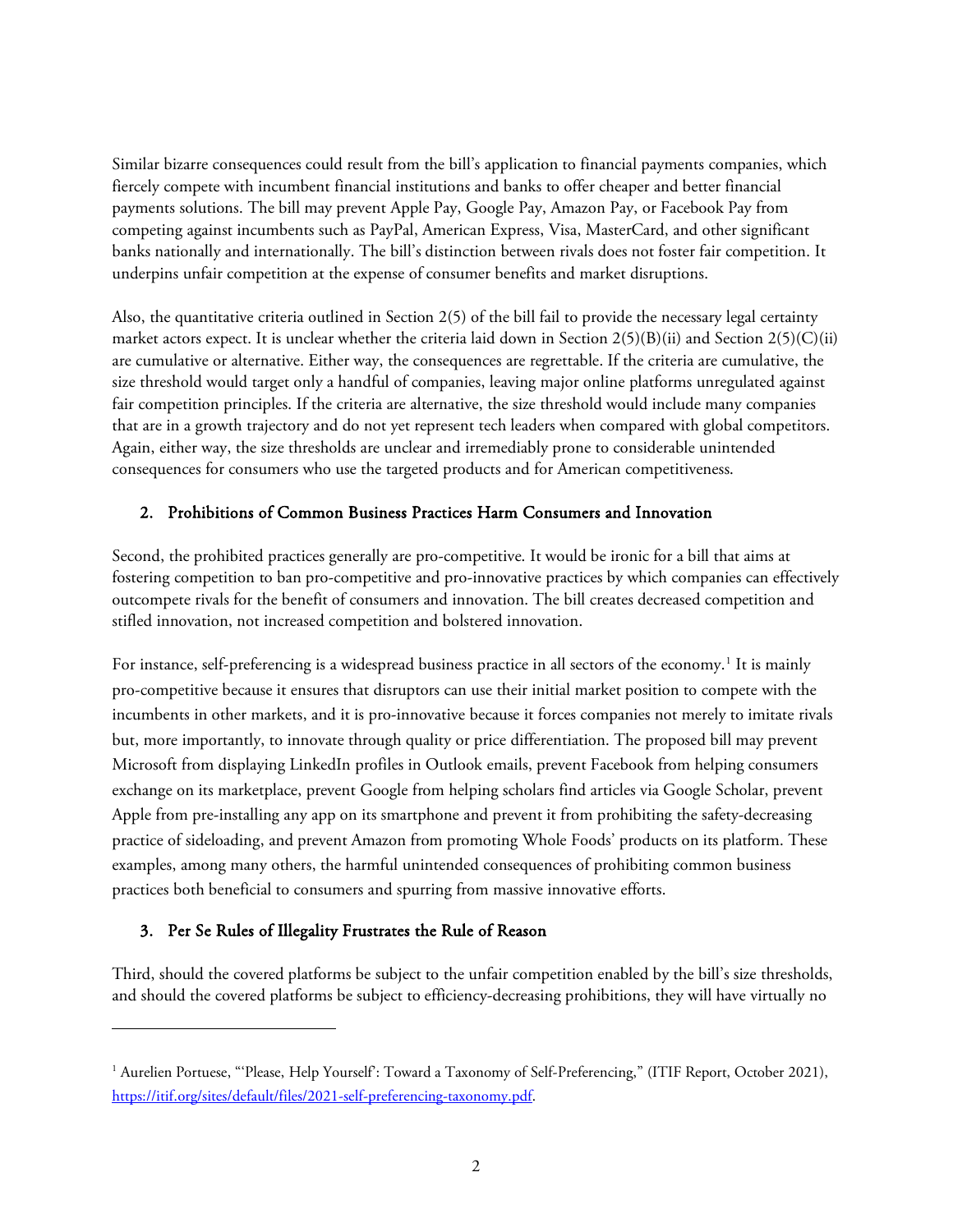argument to put forward to rationally justify their practices. Indeed, the bill frustrates the fortunate balancing exercise of the rule of reason inherent to antitrust analysis and may even thwart the rule of law.

Controversially, covered platforms will not be able to argue that a given practice increases consumer welfare or is innovative as a legitimate justification of the practice. This violates decades of antitrust jurisprudence and lays down the basis for courts' efficiency-decreasing and anti-innovation sanctions.

Additionally, Section 3(b) provides for insurmountable thresholds to obtain an "affirmative defense." Indeed, besides the need to comply with federal or state law, Section 3(b) provides minimal considerations that not related to efficiency or innovation for the first three practices that the bill prohibits. The "affirmative defenses" of Section 3(b)(2) applicable to the remaining practices that the bill prohibits are so stringent that they are virtually out-of-reach for covered platforms. For example, the covered platform will have to demonstrate that the blamed practice "was narrowly tailored, could not be achieved through less discriminatory means, was nonpretextual, and was necessary to" regulatory compliance or safety objectives. Because the covered platforms may engage in a practice because of user considerations and not with proportionality considerations, it will always be possible to retrospectively speculate that alternative "less discriminatory means" were available, thereby deterring the platform from innovating in the first place given the real risks of prosecutions and litigations. The chilling effect of these insurmountable affirmative defenses will inevitably lead covered platforms to refrain from innovating, disrupting incumbents, and serving consumers nimbly and efficiently.

Consequently, because these affirmative defenses are virtually unavailable to covered platforms since they are impossible to meet, the bill lays down rules of per se illegality rather than rules subject to a balancing exercise inherent to the rule of reason that has dominated antitrust enforcement for more than a century now. Indeed, the bill discriminates against a handful of companies and imposes onto them ex ante rules of per se illegality despite the considerable amount of literature and evidence advocating for a strengthening of the rule of reason and the avoidance of any per se rule of illegality. In short, the bill takes a precautionary approach to innovative companies and innovative practices in the age of a fierce race for global innovation leadership. It is thus the wrong approach at the wrong time. Manager's amendments aimed at potentially including Chinese platforms within the bill's remit will fail to minimize the numerous harms that the bill intrinsically generates. Amendments will fail to stop offering Chinese app developers access to U.S. platforms—such access that this bill generously and dangerously provides them.

Finally, given these three fundamental flaws of the bill (i.e., size thresholds, prohibition of pro-competitive practices, and rules of per se illegality), there are two potential outcomes: Either courts and agencies will aggressively enforce the bill, in which case the unintended consequences described will unfold at the expense of American consumers and innovation, or courts and agencies will refrain from applying the obligations contained in the bill, in a similar manner to the poorly enforced Robinson-Patman Act of 1936, because the statutory obligations and prohibitions appear utterly disconnected from market reality and consumer considerations. Should they choose the latter alternative, it will be no better solution. So, senators should refrain from adopting the bill: Disapplied laws harm the legislature, the credibility of lawmakers, and ultimately the institution of Congress.